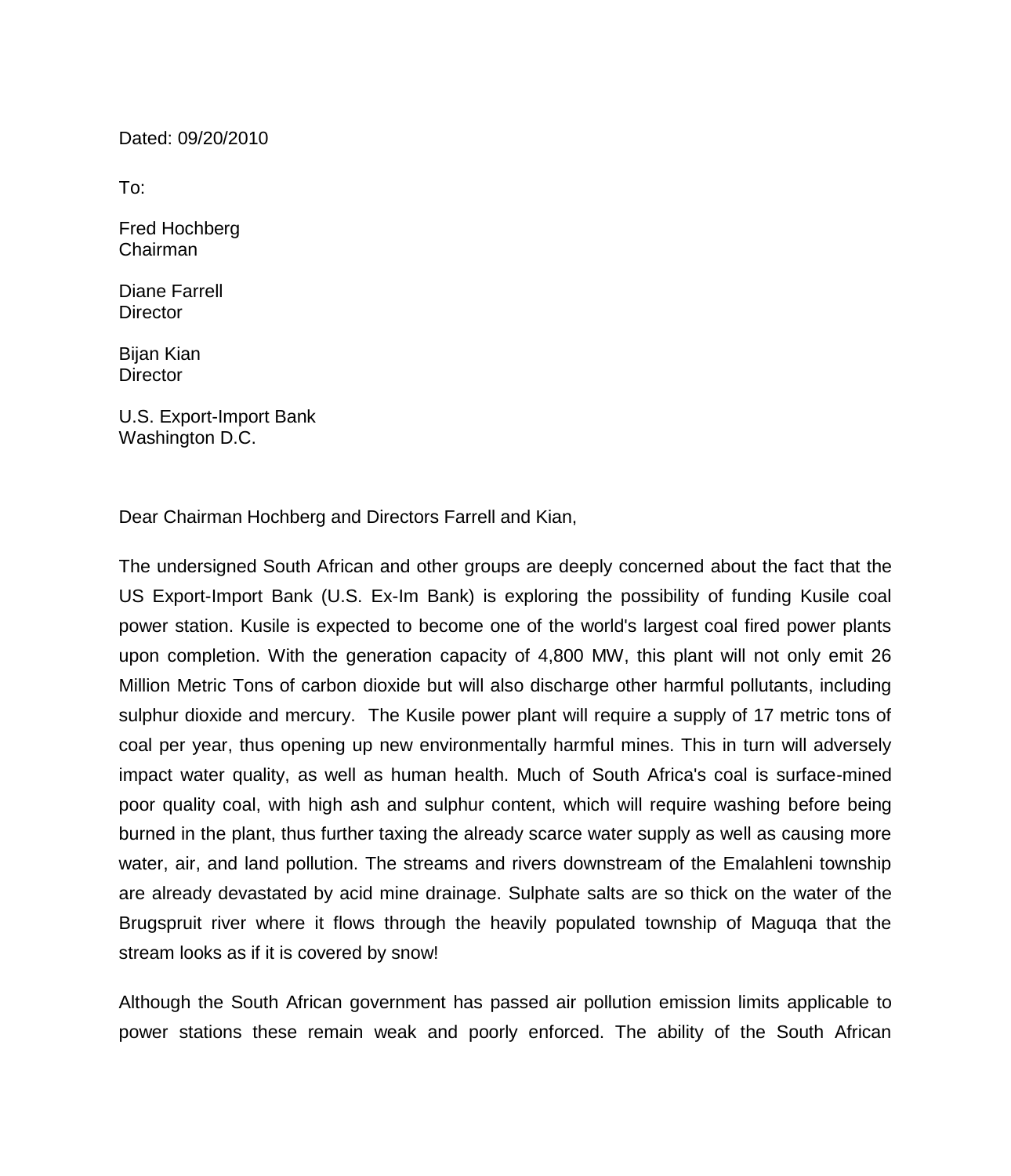government to implement its recently gazetted ambient air pollution standards is not possible without concurrent globally acceptable emissions standards, requisite staff and enforcement protocols. While support by US Ex-Im Bank aims to expand the power supply in the name of energy access, it does so by adding to South Africa's total CO2 emissions from the power sector by 2018. South Africa already has the distinction of being amongst the top global greenhouse gas emitters. As per the International Energy Agency's statistics indicate that CO2 emissions intensity (kg CO2/2000 USD) in South Africa is nearly four times that of the USA." This represents a vast climate debt that will have to be repaid to victims of climate change across Africa. Furthermore, Kusile, with a proposed life-span upwards of 50 years, would further lock South Africa into carbon-intensive electricity supply and crowd out investment in renewable energy capacity, thus undermining the potential for renewable energy industry development in time to replace retiring coal plants in the 2020s

We are also dismayed that the giant coal power plants like Kusile and Medupi, which the U.S. Treasury opposed, are being built in the name of poor South Africans, to benefit them by providing them cheap energy access, despite the fact that the current consumption level of the poor in South Africa is less than 5 percent of the electricity grid, in contrast to the 38 largest corporations that consume 40 percent. South Africa supplies the cheapest electricity supply in the world to its biggest industrial consumers. In actuality, the poor are paying far more for their electricity than are the export-oriented metals and mining industries, and these industries repatriate the vast bulk of their profits abroad.

A recent report by Environmental Defense Fund (EDF) discusses how the policies that subsidize coal-fired power plants ignore their true costs, including serious human health impacts. EDF public health experts estimate between 6000 and 10,700 additional deaths per year, just from cardiopulmonary diseases and cancer alone, are attributable to the 88 plants listed in the report. Kusile is not included in that report, meaning that Kusile's operation will cause the number of deaths to increase still further. A Dutch research institute, CE Delft, has estimated the costs of the world's coal-fired power plants on human health and the environment to be roughly \$355 billion in 2007. As a result of the Kusile plant, people living in the vicinity of the Kusile plant may be exposed to serious health threats from airborne pollutants such as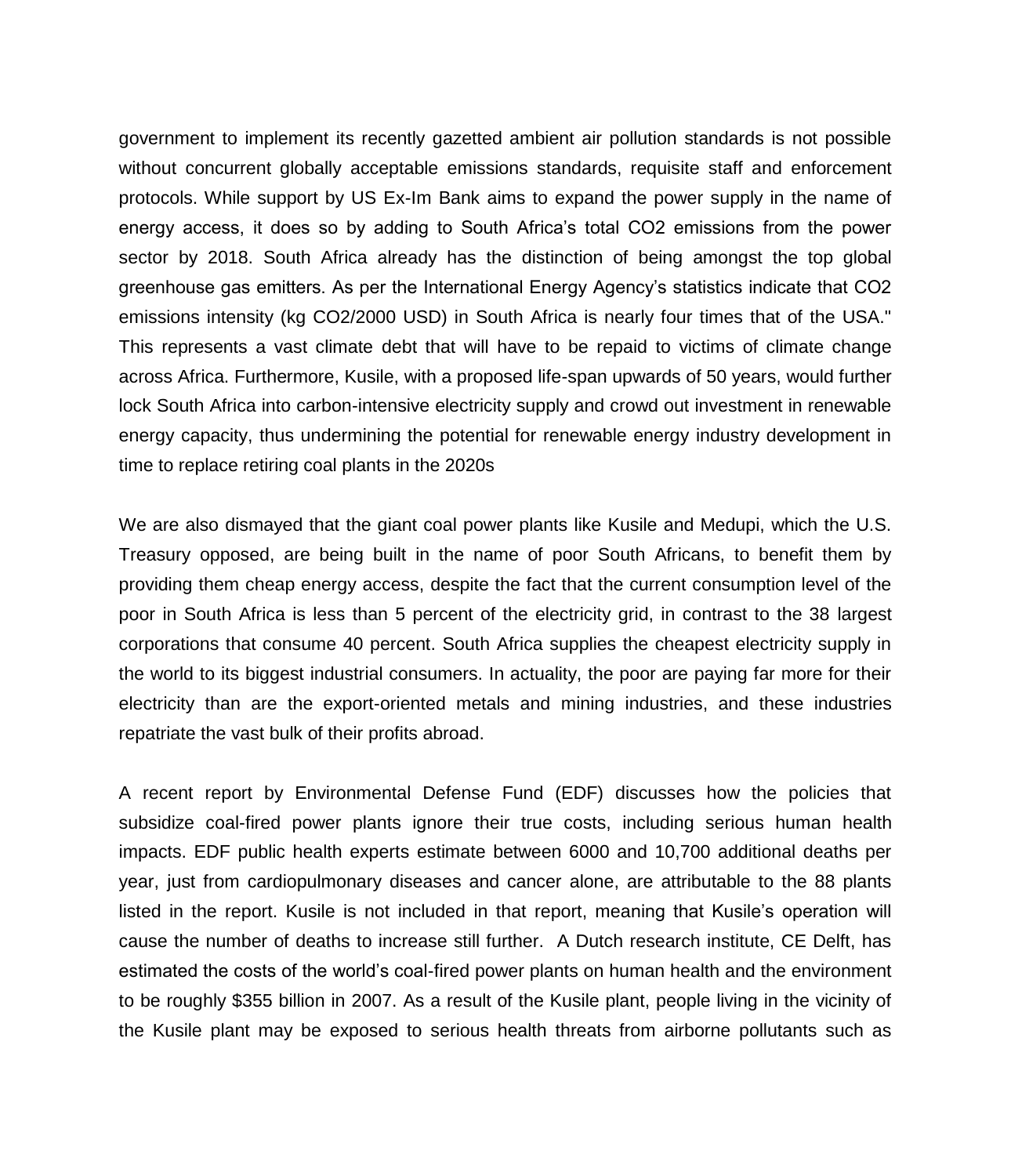sulphur dioxide, nitrogen oxides, particulate matter, and mercury residues in the air, water and land caused by coal-fired electricity generation.

Given South Africa's large and untapped renewable energy potential, the US Ex-Im Bank should look into possibility of funding renewable energy projects instead of Kusile. The National Electricity Regulator of South Africa (NERSA) calculates that wind energy will be cheaper than coal by 2025 and concentrated solar power will be on a par with coal by 2030. These dates will be brought forward by the energy crunch. An alternative strategy based on renewable energy assumes that South Africa's economy shifts from energy-intensive to job-intensive development. Renewable technologies create more jobs than coal-fired plants. According to research done by AGAMA Energy in South Africa, wind for example, creates 12.6 jobs per GWh of power sent out as opposed to coal's 0.7 jobs per GWh.

We therefore urge the U.S. Ex-Im Bank not to provide financing for mega coal power plants in South Africa, a country which is already reeling under the impacts of extensive use of coal and already high CO2 emissions. While the local community has been promised benefits of employment and local economic development, these and other public benefits would be more sustainably realised through accelerated and scaled up implementation of the Working for Energy programme, which prioritizes utilising local and renewable resources and labour to provide affordable access to appropriate energy services.

**Sincerely** 

Sunita Dubey groundWork South Africa (US office)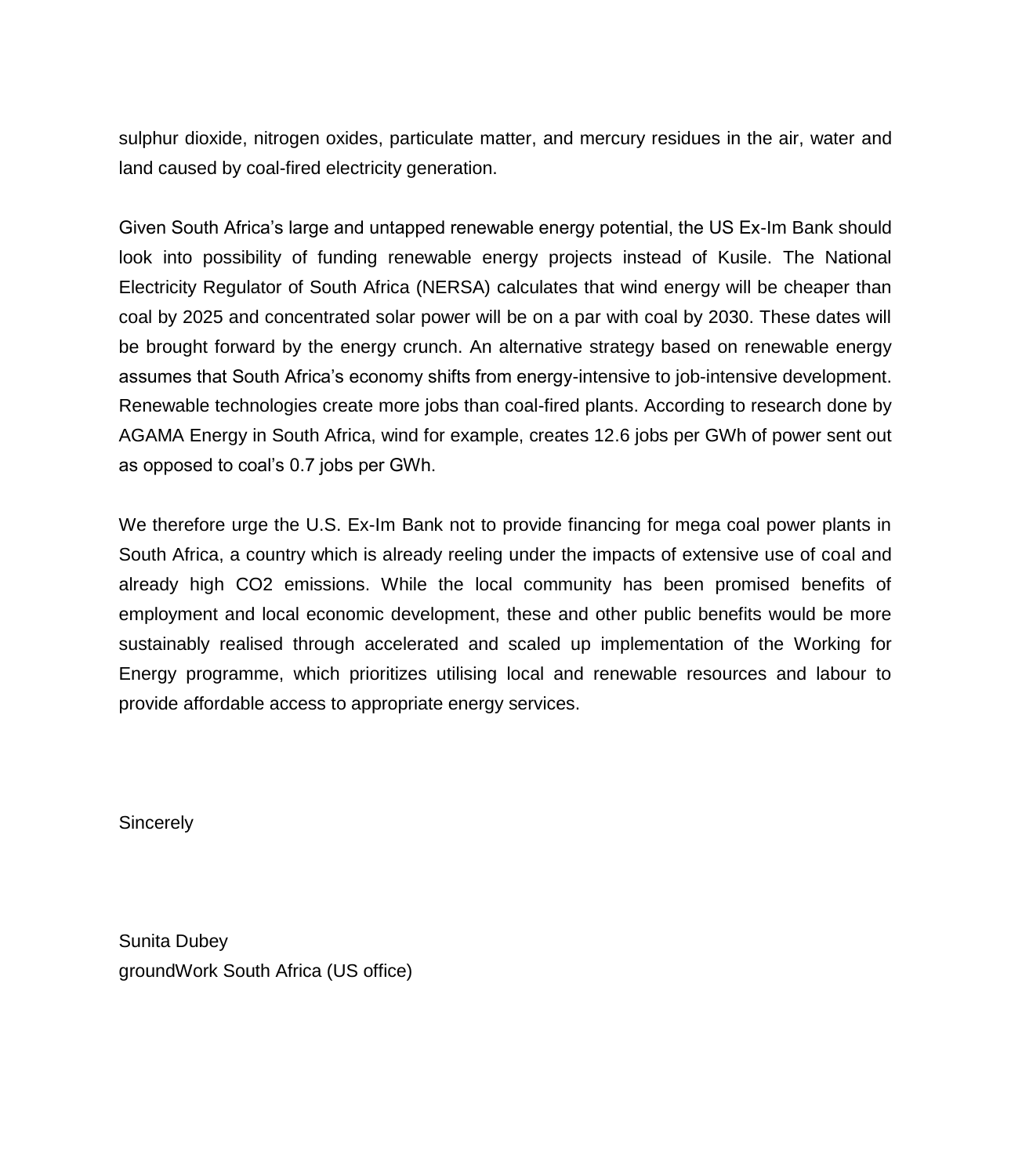## **Endorsements**

## **South Africa**

Jay Scot Africa Files - solidarity and justice for Africa

Dale T McKinley Anti-Privatisation Forum

Brian Ashley AIDC / Amandla

Ceasefire Campaign

Patrick Bond Centre for Civil Society

Judith Taylor EarthLife Africa, Johanesburg

Dominique Gilbert Pelindaba Working Group

Earthlife Africa, e thekwine

Alan Murphy ECOPEACE Party

Percy F. Makombe Economic Justice Network

Stephan Law Environmental Monitoring Group,

Dorah Lebelo Gender CC-SA

Bobby Peek groundWork South Africa

Desmond D'Sa South Durban Community Environmental Alliance

Shereza Sibanda The Innercity Resourse Centre

Eunice Mthembu and Thandi Sangweni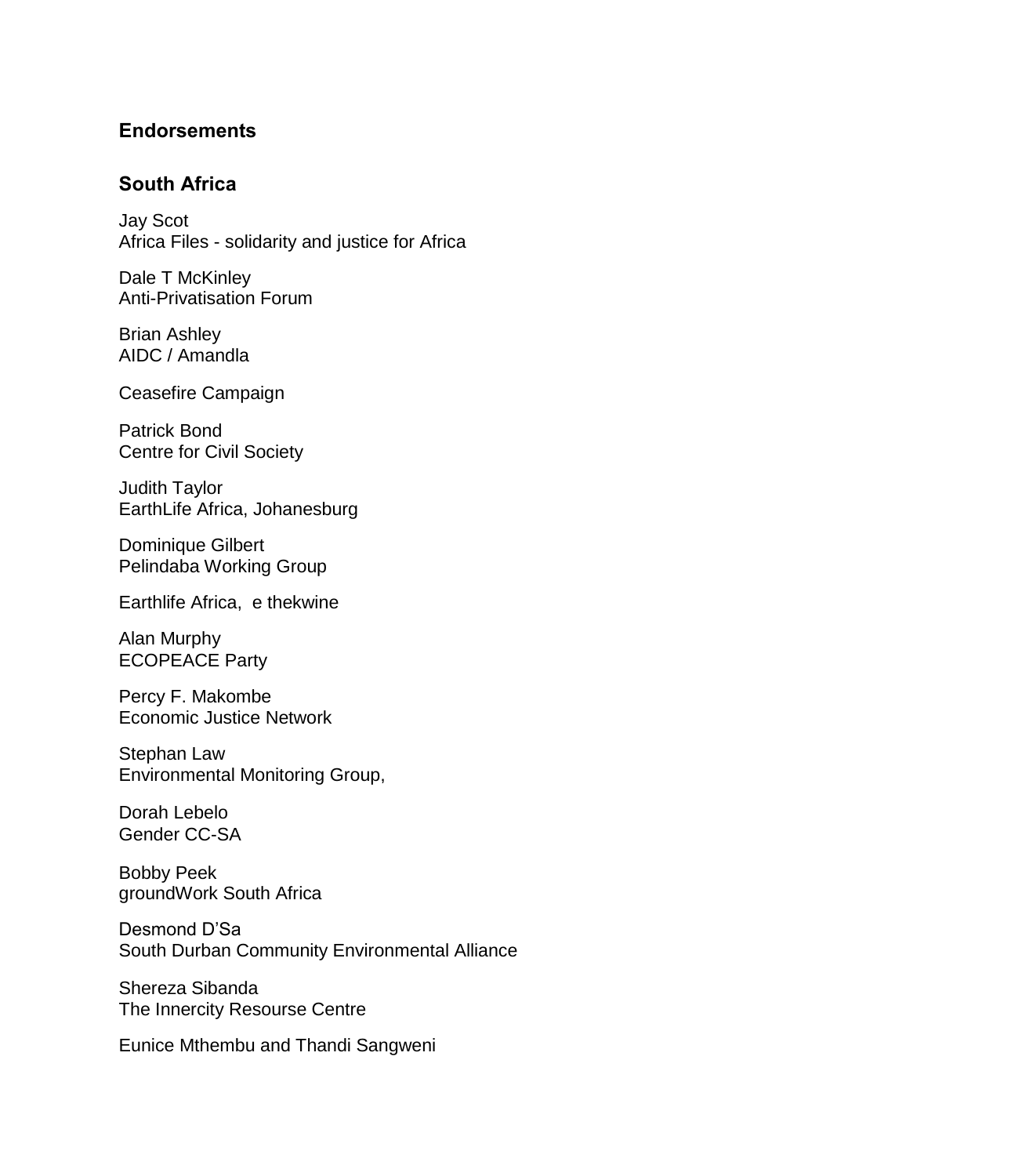The Soweto Concerned Residents

Samson Moekana Vaal Environmental Justice Alliance

Nomalizo Xhoma Women in Energy and Climate Change

Richard Worthington World Wildlife Fund-South Africa

## **International**

Thomas Wenidoppler ECA-Watch Austria

Norman Jiwan Social and Environmental Risk Mitigation Initiatives Sawit Watch, Indonesia

Knud Vöcking Urgewald **Germany** 

Alba Valle Basanta **Euronatura** Portugal

Isaac Rosa **COECOCEIBA** FoE Costa Rica

Darek Urbaniak Friends of the Earth-Europe

Erich Pica Executive Director Friends of the Earth-US

Christine Eberlein Berne Declaration **Switzerland** 

Wiert Wiertsema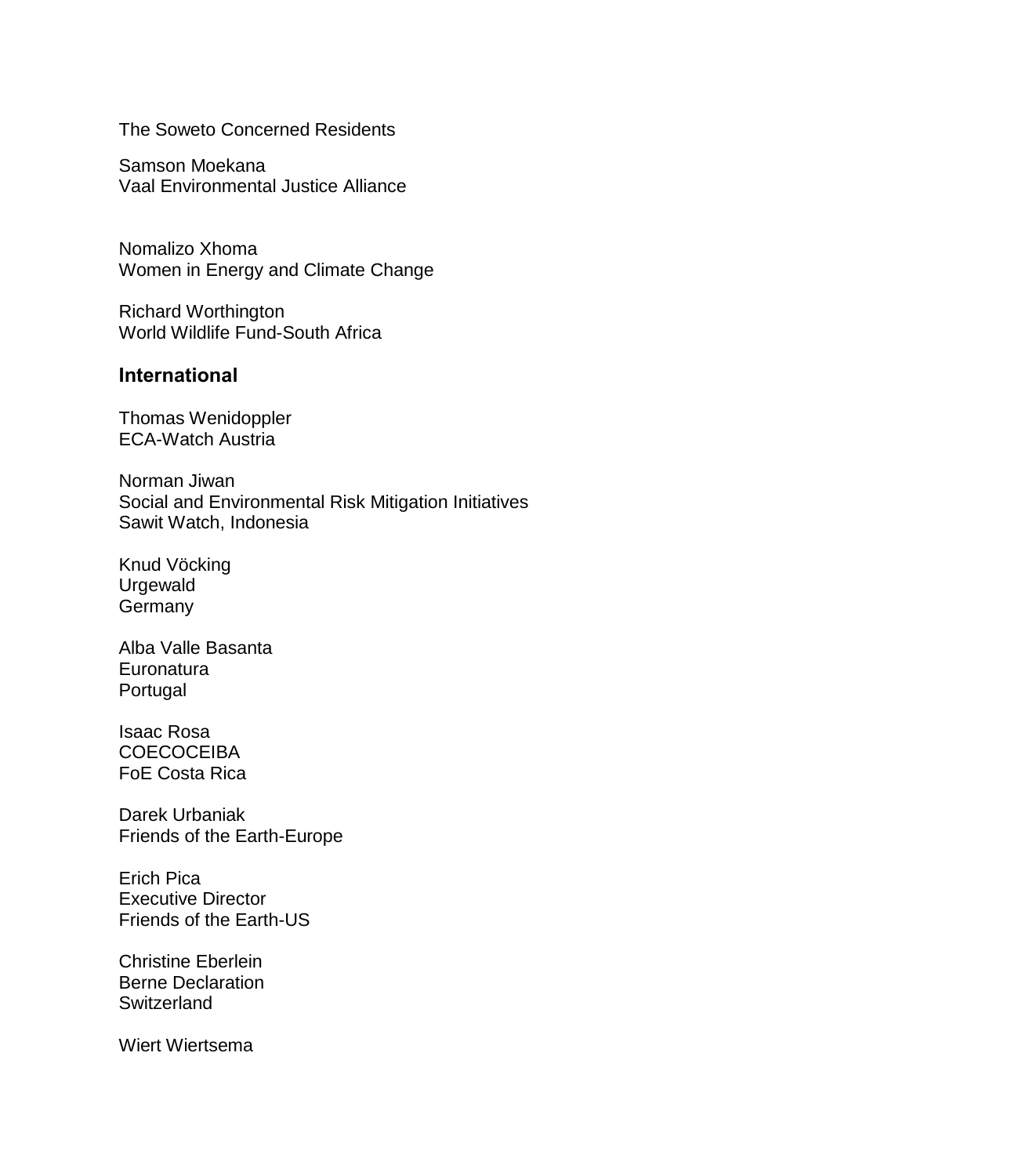Both ENDS The Netherlands

Nicholas Hildyard The Corner House United Kingdom

Monica Vargas Observatori del Deute en la Globalització (ODG-Debtwatch) Catalonia, Spanish State

Bruce Rich **Attorney** Washington DC

Peer de Rijk WISE (World Information Service on Energy) The Netherlands

Antonio Tricarico Executive Director Elena Gerebizza Development Finance Campaigner CRBM Italy

Heike Drillisch CounterCurrent - GegenStroemung **Germany** 

Molly Clinehens Accountability Project United States

Stephen J. Porter Director, Climate Change Program Center for International Environmental Law Washington, DC United States

Chad Dobson Executive Director Bank Information Center United States